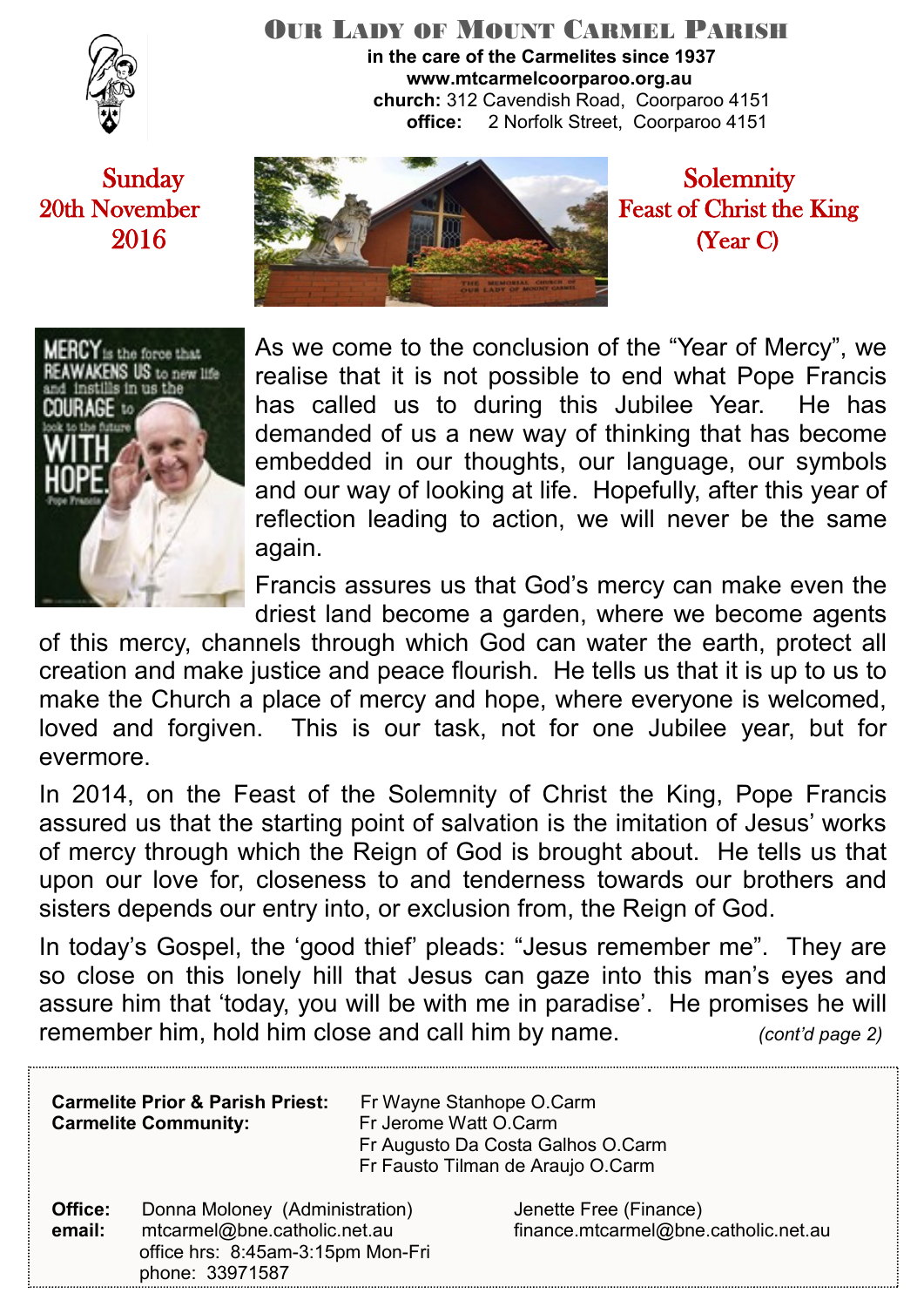# PARISH MASS TIMES

 Weekends: Saturday Vigil: 6pm Sunday: 8.30am & 5.30pm

## Weekdays: Monday to Saturday 9am

*A Mass of Anointing is held on the first Wednesday of every month at 10am followed by morning tea.*

## **Reconciliation:**

Saturdays 9.30am – 10am

Rosary: Mondays – after 9am Mass

### *(Reflection cont'd)*

Christ our King is not about lording it over us or making us frightened of his judgment, it is not about earthly power, land, buildings, riches or might. Christ our King is about His remembering us, holding the world close and calling each of us by name.

The Good Thief, through his faith and ability to grasp the depths of God's love and mercy, was able to make the ultimate heist and steal heaven. *(Pope Francis 2016)*

May we, each day, grasp and live out the depths of God's love and Mercy and in faith ask:

#### *"Jesus, remember me when you come into your Kingdom"*

 *Tricia Ryan, Parishioner.*

We congratulate our Carmelite brother **Januario Pinto** whose Ordination to the Deaconate took place this Saturday 19<sup>th</sup> November at Our Lady of Mount Carmel, Middle Park in Melbourne.

*\_\_\_\_\_\_\_\_\_\_\_\_\_\_\_\_\_\_\_\_\_\_\_\_\_\_\_\_\_\_\_\_\_\_\_\_\_\_\_\_\_\_*

Januario has visited Coorparoo during his time of studies for the Priesthood. Januario will be Ordained to the Priesthood sometime next year in his home village in Timor Leste.

We pray that he may generously serve the people of God with an open heart and a willing spirit.

Congratulations Januario from all your friends at Mt Carmel Coorparoo.



## As the Year of Mercy ends, Holy Doors close around the world

As Holy Doors close in churches around the world,

it is estimated that over 20 million people participated in the Church's Jubilee **Year of Mercy** at the Vatican – and a billion people may have participated in churches worldwide.

It is estimated that 20.4 million people attended **Year of Mercy** events at the Vatican over the course of this year.

The year officially ends this Sunday, (the Solemnity of Christ the King), when Pope Francis will close the Holy Door at St. Peter's Basilica.

"What has it taught us, the meditation of God's mercy in this year?" ............

### "**The mercy of God is not an abstract idea, but a concrete reality."**

"*If we stop to consider the love of Jesus towards sinners, the poor, the sick, the marginalized, and especially if we contemplate his passion and death on the cross, we will not find any other explanation than the manifestation of his mercy towards us."*

*"Fixing our prayerful gaze on Jesus Crucified, it will be easier to follow and imitate him in our human affairs, even painful ones," Pope Francis*

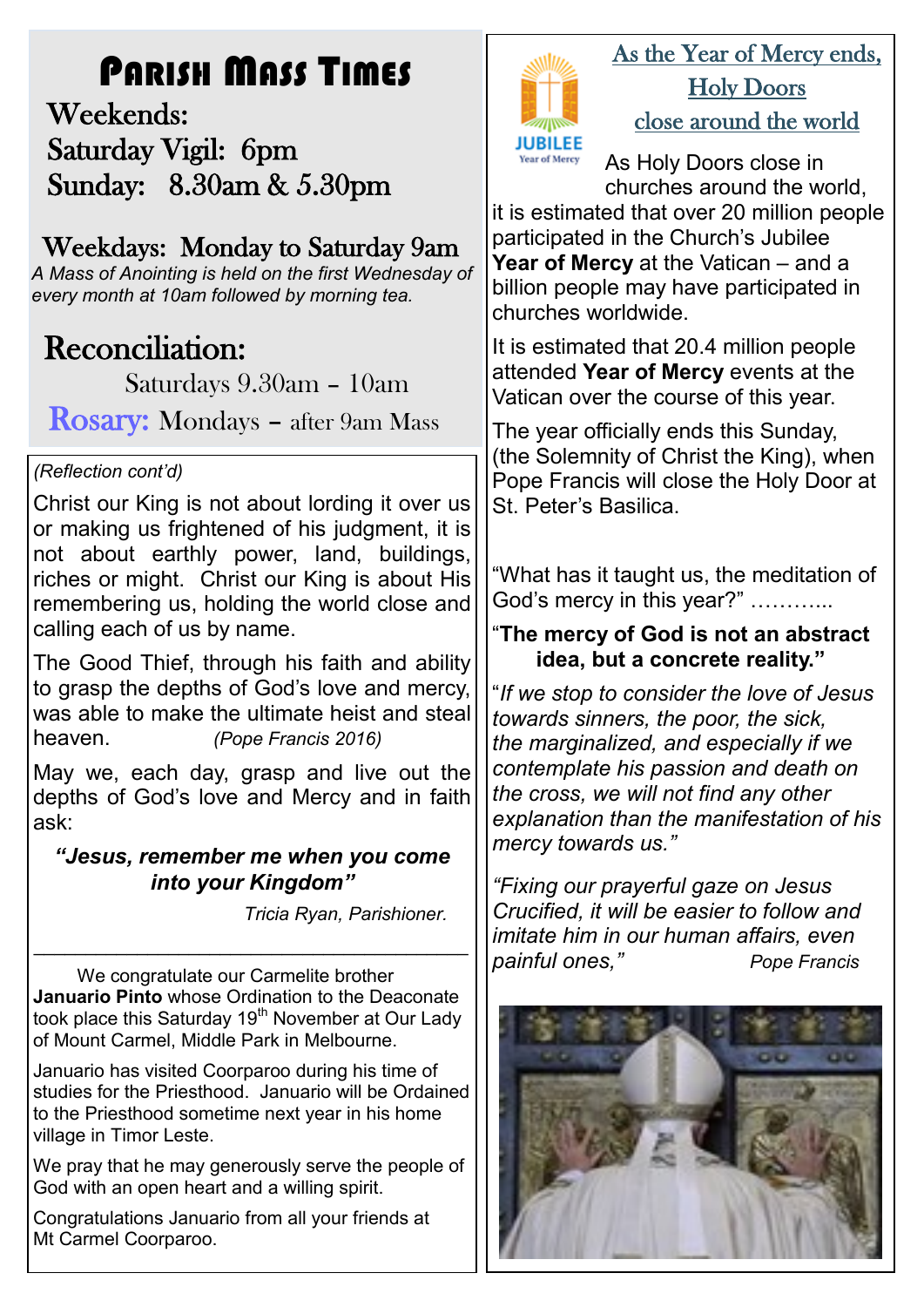

## **Christmas Hamper Appeal**

The Mt Carmel Parish St Vincent de Paul Society is running a Christmas Hamper Appeal. We are requesting donations of non-perishable festive food items to create Hampers which will be delivered locally, and which will help to make Christmas Day different from every other day and just that little bit more special. Suggested items include : Christmas Cakes, plum puddings, chips, pretzels, nuts, chocolates, sweet or savoury biscuits, softdrinks, antipasto (olives/tapenades etc) other non-perishable **festive** food items.

*This is not a general food drive and it is in addition to the toys/gifts appeal run by the school*

We understand that the school community is asked to support many worthy causes throughout the year, so if you are able to help, even in a small way, all donations will be very much appreciated.

Boxes have been placed in each classroom for donations which can be made up until this Tuesday 22nd November. This is the final weekend for donations at the church. Thank you for your generosity !

Contact - **Margaret Land on 0422 011 945 or mland@tpg.com.au** 



## Lay Carmelites

This Sunday is a very special day for our Lay Carmelites as they meet for Mass at 11.30am followed by luncheon.

We offer our prayers and blessings to Paul and Marianne as they are Received and to Rossy and Mary as they make their Final Profession as Lay Carmelites.

\_\_\_\_\_\_\_\_\_\_\_\_\_\_\_\_\_\_\_\_\_\_\_\_\_\_\_\_\_\_\_\_\_\_\_

Now available in the St Vincent de Paul stall Christmas Cards -\$3 for a pack of 8 2017 Columban Calendars - \$9.00

## **Holy Communion to the Sick**

\_\_\_\_\_\_\_\_\_\_\_\_\_\_\_\_\_\_\_\_\_\_\_\_\_\_\_\_\_\_\_

If you know of anyone who is unable to make it to Mass through sickness or disability, and they would like to receive Holy Communion at home, please contact the Parish Office.





The **Friends of Zumalai**  are holding their annual **Christmas stall** with **Raffle** next weekend **26th/27th November** at Saturday 6pm Mass & Sunday 8.30 Mass.

#### **Raffle tickets are being sold this weekend !**

Any donations of baked goods, cakes, or sweet items greatly appreciated and accepted. Please drop them off after 3pm on Saturday 26th November, or before 8.30am Mass on Sunday 27th November.

All funds raised go to education projects in the parish of Zumalai, East Timor.